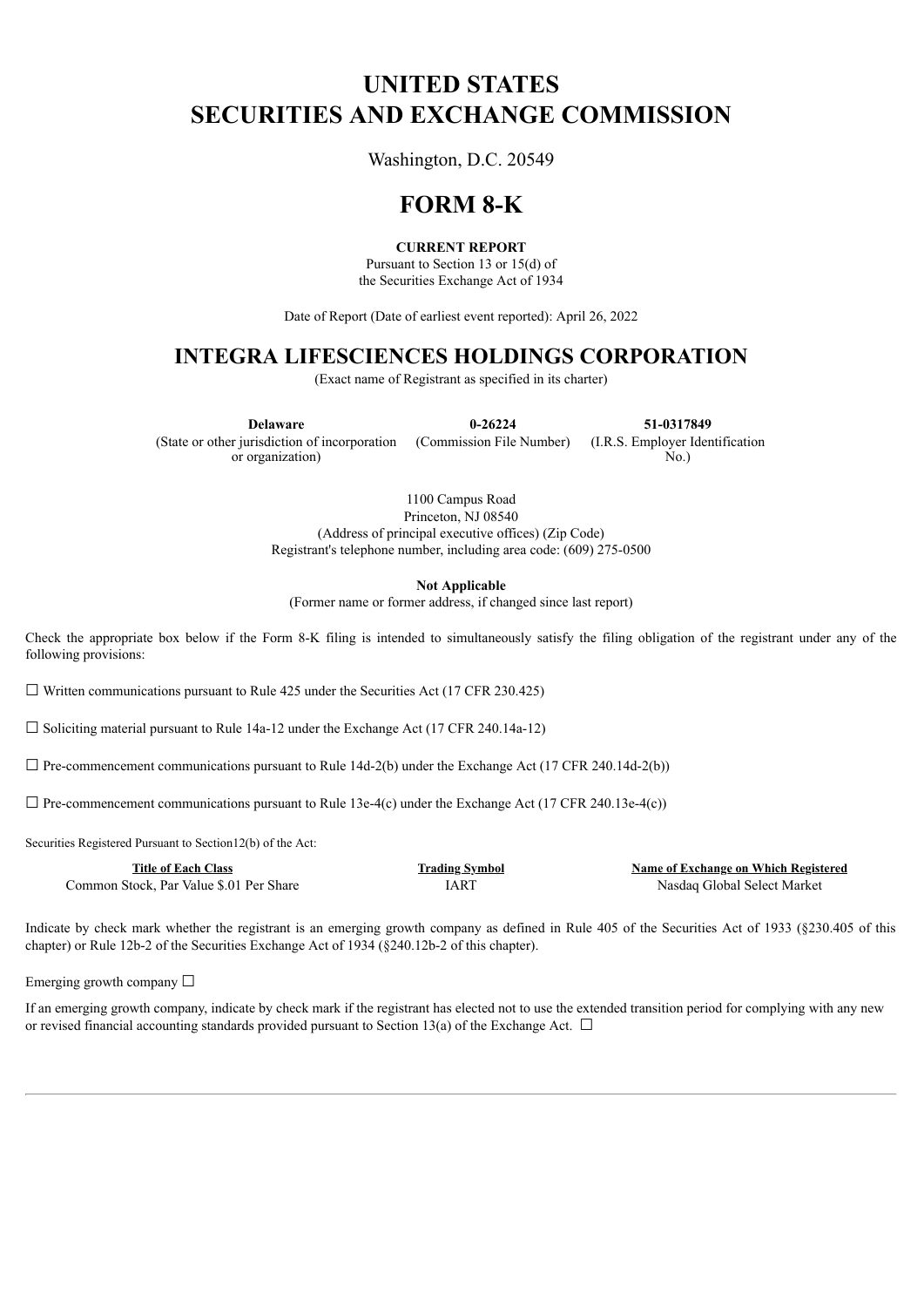#### **ITEM 2.02 RESULTS OF OPERATIONS AND FINANCIAL CONDITION**

On April 27, 2022, Integra LifeSciences Holdings Corporation (the "Company") issued a press release announcing financial results for the quarter ended March 31, 2022 (the "Press Release"). A copy of the Press Release is attached as Exhibit 99.1 to this Current Report on Form 8-K and is incorporated by reference into this Item. In the financial statements portion of the Press Release, the Company has included a reconciliation of GAAP revenues to organic revenues for the quarters ended March 31, 2022 and 2021, GAAP net income to adjusted earnings before interest, taxes, depreciation and amortization ("EBITDA") for the quarters ended March 31, 2022 and 2021, GAAP net income to adjusted net income for the quarters ended March 31, 2022 and 2021, GAAP earnings per diluted share to adjusted earnings per diluted share for the quarters ended March 31, 2022 and 2021, and GAAP operating cash flow to free cash flow and adjusted free cash flow conversion used by management for the quarters and twelve months ended March 31, 2022 and 2021.

In the Press Release, the Company provided forward-looking guidance regarding adjusted earnings per diluted share but did not provide a reconciliation to GAAP earnings per share, because certain GAAP expense items are highly variable and management is unable to predict them with reasonable certainty and without unreasonable effort.

The information contained in Item 2.02 of this Current Report on Form 8-K (including the Press Release and selected historical financial information) is being furnished and shall not be deemed "filed" for the purposes of Section 18 of the Securities Exchange Act of 1934, as amended (the "Exchange Act"), or otherwise subject to the liabilities of that Section. The information contained in Item 2.02 of this Current Report on Form 8-K (including the Press Release and selected historical financial information) shall not be incorporated by reference into any registration statement or other document pursuant to the Securities Act of 1933, as amended, or the Exchange Act, except as shall be expressly set forth by specific reference in any such filing.

#### **Discussion of Adjusted Financial Measures**

In addition to our GAAP results, we provide certain non-GAAP measures, including organic revenues, adjusted earnings before interest, taxes, depreciation and amortization ("EBITDA"), adjusted net income, adjusted earnings per diluted share, free cash flow and adjusted free cash flow conversion. Organic revenues consist of total revenues excluding the effects of currency exchange rates, revenues from current-period acquisitions and product divestitures and discontinuances. Adjusted EBITDA consists of GAAP net income excluding: (i) depreciation and amortization; (ii) other income (expense); (iii) interest income and expense; (iv) income tax expense (benefit); and (v) those operating expenses also excluded from adjusted net income. The measure of adjusted net income consists of GAAP net income, excluding: (i) structural optimization charges; (ii) divestiture, acquisition and integration-related charges; (iii) EU Medical Device Regulation-related charges; (iv) intangible asset amortization expense; and (v) income tax impact from adjustments. The adjusted earnings per diluted share measure is calculated by dividing adjusted net income attributable to diluted shares by diluted weighted average shares outstanding. The measure of free cash flow consists of GAAP net cash provided by operating activities less purchases of property and equipment. The adjusted free cash flow conversion measure is calculated by dividing free cash flow by adjusted net income.

The Company believes that the presentation of organic revenues and the various adjusted EBITDA, adjusted net income, adjusted earnings per diluted share, free cash flow and adjusted free cash flow conversion measures provides important supplemental information to management and investors regarding financial and business trends relating to the Company's financial condition and results of operations. Management uses non-GAAP financial measures in the form of organic revenues, adjusted EBITDA, adjusted net income, adjusted earnings per diluted share, free cash flow and adjusted free cash flow conversion when evaluating operating performance because we believe that the inclusion or exclusion of the items described below, for which the amounts and/or timing may vary significantly depending upon the Company's divestiture, acquisition, integration, and restructuring activities, for which the amounts are non-cash in nature, or for which the amounts are not expected to recur at the same magnitude, provides a supplemental measure of our operating results that facilitates comparability of our financial condition and operating performance from period to period, against our business model objectives, and against other companies in our industry. We have chosen to provide this information to investors so they can analyze our operating results in the same way that management does and use this information in their assessment of our core business and the valuation of our Company.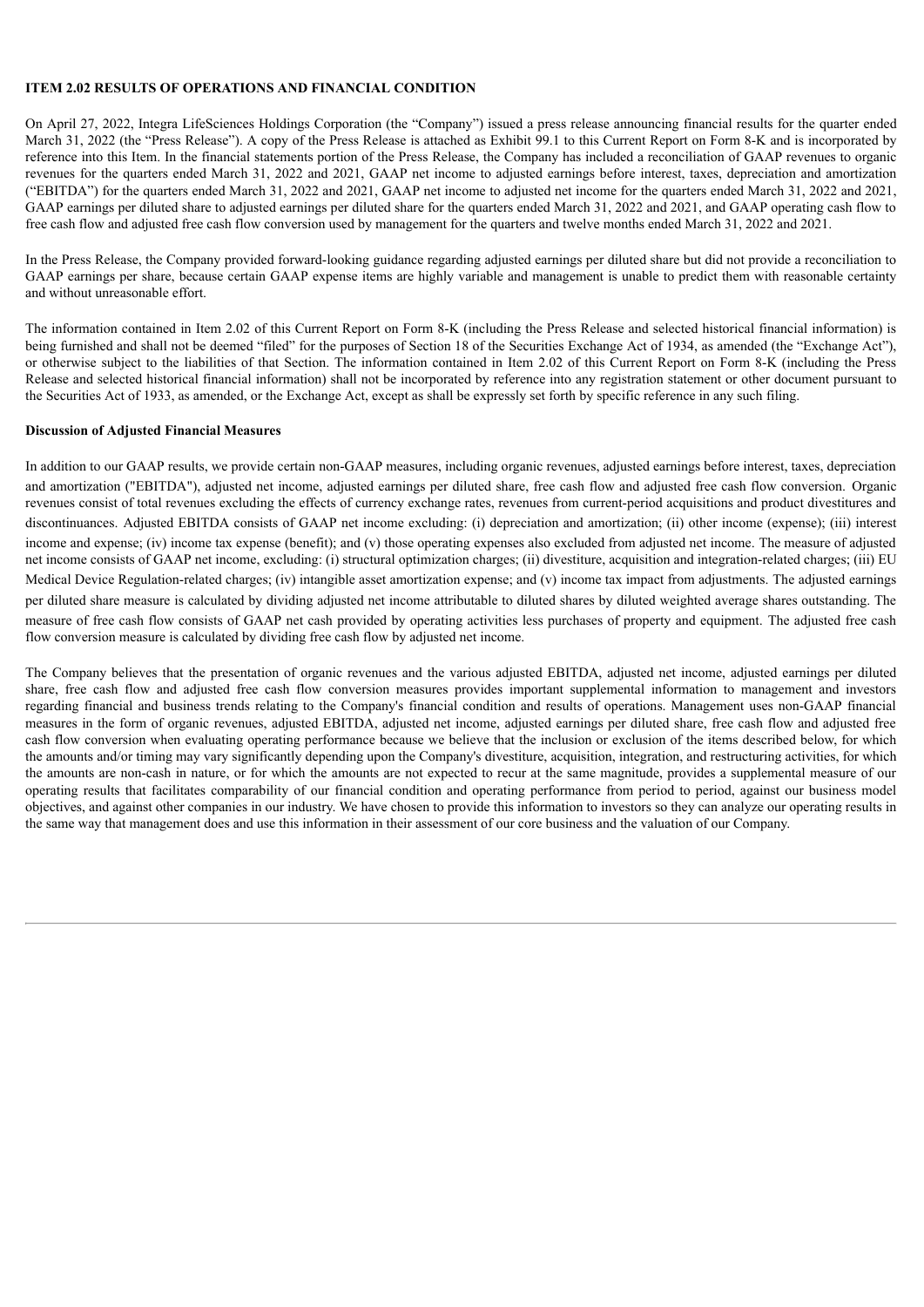Organic revenues, adjusted EBITDA, adjusted net income, adjusted earnings per diluted share, free cash flow and adjusted free cash flow conversion are significant measures used by management for purposes of:

- supplementing the financial results and forecasts reported to the Company's board of directors;
- evaluating, managing and benchmarking the operating performance of the Company;
- establishing internal operating budgets;
- determining compensation under bonus or other incentive programs;
- enhancing comparability from period to period;
- comparing performance with internal forecasts and targeted business models; and
- evaluating and valuing potential acquisition candidates.

The measure of organic revenues that we report reflects the increase in total revenues for the quarter ended March 31, 2022 adjusted for the effects of currency exchange rates, revenues from acquisitions, revenues from divested products, and product discontinuations on current period revenues. We provide this measure because changes in foreign currency exchange rates can distort our reduction favorably or unfavorably, depending upon the strength of the U.S. dollar in relation to the various foreign currencies in which we generate revenues. We generate significant revenues outside the United States in multiple foreign currencies. We believe this measure provides useful information to determine the success of our international selling organizations in increasing sales of products in their local currencies without regard to fluctuations in currency exchanges rates, which we do not control. Additionally, significant divestitures, acquisitions and discontinued product lines can distort our current period revenues when compared to prior periods.

The measure of adjusted net income reflects GAAP net income adjusted for one or more of the following items, as applicable:

- Structural optimization charges. These charges, which include employee severance and other costs associated with exit or disposal of facilities, costs related to transferring manufacturing and/or distribution activities to different locations, and rationalization or enhancement of our organization, existing manufacturing, distribution, administrative, functional and commercial infrastructure. Some of these cost-saving and efficiency-driven activities are identified as opportunities in connection with acquisitions that provide the Company with additional capacity or economies of scale. Although recurring in nature, given management's ongoing review of the efficiency of our organization and structure, including manufacturing, distribution and administrative facilities and operations, management excludes these items when evaluating the operating performance of the Company because the frequency and amount of such charges vary significantly based on the timing and magnitude of the Company's rationalization activities and are, in some cases, dependent upon opportunities identified in acquisitions, which also vary in frequency and magnitude.
- Acquisition, divestiture and integration-related charges. Acquisition, divestiture and integration-related charges include (i) inventory fair value purchase accounting adjustments, (ii) changes in the fair value of contingent consideration after the acquisition date, (iii) costs related to acquisition integration, including systems, operations, retention and severance, (iv) legal, accounting, banking and other outside consultants expenses directly related to acquisitions or divestitures, and (v) gain or loss on sale of business and related costs to complete the divestiture of business. Although recurring, given the ongoing character of our acquisitions and divestitures, these charges are not factored into the evaluation of our performance by management after completion because they are of a temporary nature, they are not related to our core operating performance and the frequency and amount of such charges vary significantly based on the timing and magnitude of our acquisition and divestiture transactions as well as the level of inventory on hand at the time of acquisition.
- EU Medical Device Regulation charges. These charges represent costs specific to complying with the medical device reporting regulations and other requirements of the European Union's regulation for medical devices. Management excludes this item when evaluating the Company's operating performance because these costs incurred are not reflective of its ongoing operations.
- Intangible asset amortization expense. Management excludes this item when evaluating the Company's operating performance because it is a noncash expense.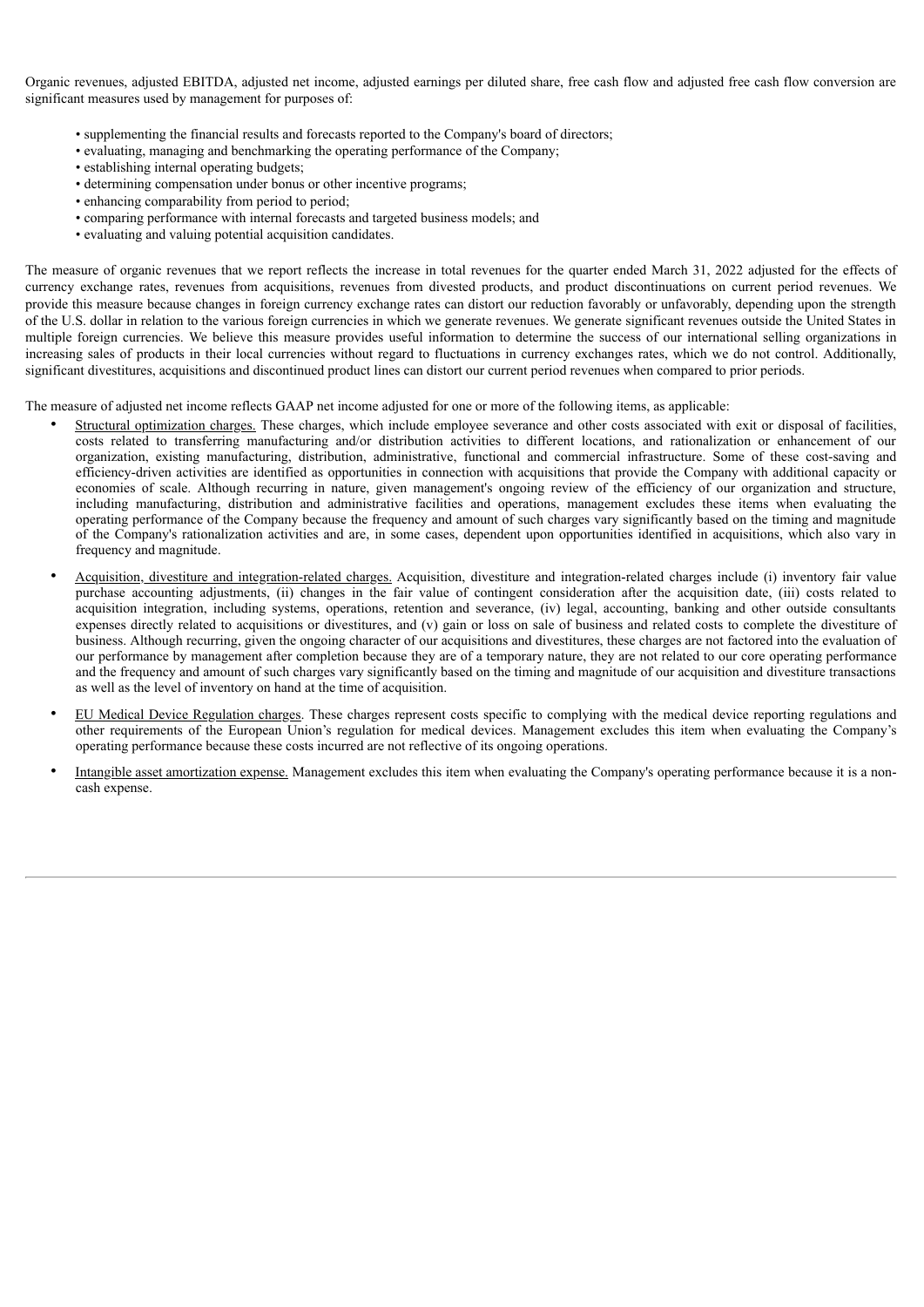- Income tax impact from adjustments. Estimated impact on income tax expense related to the following:
- (i) Adjustments to income tax expense for the amount of additional tax expense that the Company estimates that it would record if it used non-GAAP results instead of GAAP results in the calculation of its tax provision, based on the statutory rate applicable to jurisdictions in which the above non-GAAP adjustments relate.
- (ii) When we calculate the adjusted tax rate, we include a full year estimate for all discrete items. We then apply that full year rate to the year-todate results and calculate the current quarter's rate to arrive at the year-to-date adjusted tax rate. We believe this removes significant variability in our results and creates a more operationally consistent result for our investors to use for comparability purposes.

In the Press Release, the Company provided forward-looking guidance regarding adjusted earnings per diluted share, but did not provide a reconciliation to GAAP earnings per share, because certain GAAP expense items are highly variable and management is unable to predict them with reasonable certainty and without unreasonable effort. Specifically, the financial impact and timing of divestitures, acquisitions, integrations, structural optimization and efforts to comply with the EU Medical Device Regulation are uncertain, depend on various dynamic factors and are not reasonably ascertainable at this time. These expense items could have a material impact on GAAP results.

Organic revenues, adjusted EBITDA, adjusted net income, adjusted earnings per diluted share, free cash flow and adjusted free cash flow conversion are not calculated in accordance with GAAP, and should be considered supplemental to, and not as a substitute for, or superior to, financial measures calculated in accordance with GAAP. Non-GAAP financial measures have limitations in that they do not reflect all of the revenues, costs or benefits associated with the operations of the Company's business as determined in accordance with GAAP. As a result, you should not consider these measures in isolation or as a substitute for analysis of the Company's results as reported under GAAP. The Company expects to continue to acquire businesses and product lines and to incur expenses of a nature similar to many of the non-GAAP adjustments described above, and exclusion of these items from its adjusted financial measures should not be construed as an inference that all of these revenue adjustments or costs are unusual, infrequent or non-recurring. Some of the limitations in relying on the adjusted financial measures are:

- The Company periodically acquires other companies or businesses, and we expect to continue to incur acquisition-related expenses and charges in the future. These costs can directly impact the amount of the Company's available funds or could include costs for aborted deals which may be significant and reduce GAAP net income.
- All of the adjustments to GAAP net income have been tax affected at the Company's actual tax rates. Depending on the nature of the adjustments and the tax treatment of the underlying items, the effective tax rate related to adjusted net income could differ significantly from the effective tax rate related to GAAP net income.

In the financial tables portion of the Press Release, the Company has included a reconciliation of GAAP reported revenues to organic revenues for the quarters ended March 31, 2022 and 2021 and GAAP net income to adjusted EBITDA, GAAP net income to adjusted net income, GAAP earnings per diluted share to adjusted earnings per diluted share, and GAAP operating cash flow to free cash flow and adjusted free cash flow conversion used by management for the quarters and twelve months ended March 31, 2022 and 2021.

#### **Item 8.01. OTHER ITEMS**

On April 26, 2022, the Board of Directors of the Company authorized the Company to repurchase up to \$225 million of the Company's common stock. The program allows the Company to repurchase its shares opportunistically from time to time. The repurchase authorization expires in December 2024. This stock repurchase authorization replaces the previous \$225 million stock repurchase authorization, of which \$100 million remained authorized at the time of its replacement, and which was otherwise set to expire on December 31, 2022. Purchases may be effected through one or more open market transactions, privately negotiated transactions, transactions structured through investment banking institutions, accelerated share repurchases, tender offers or open market solicitations for shares, some of which may be effected through Rule 10b5-1 plans, or a combination of the foregoing. The timing of repurchases will depend upon several factors, including market and business conditions, and repurchases may be discontinued at any time.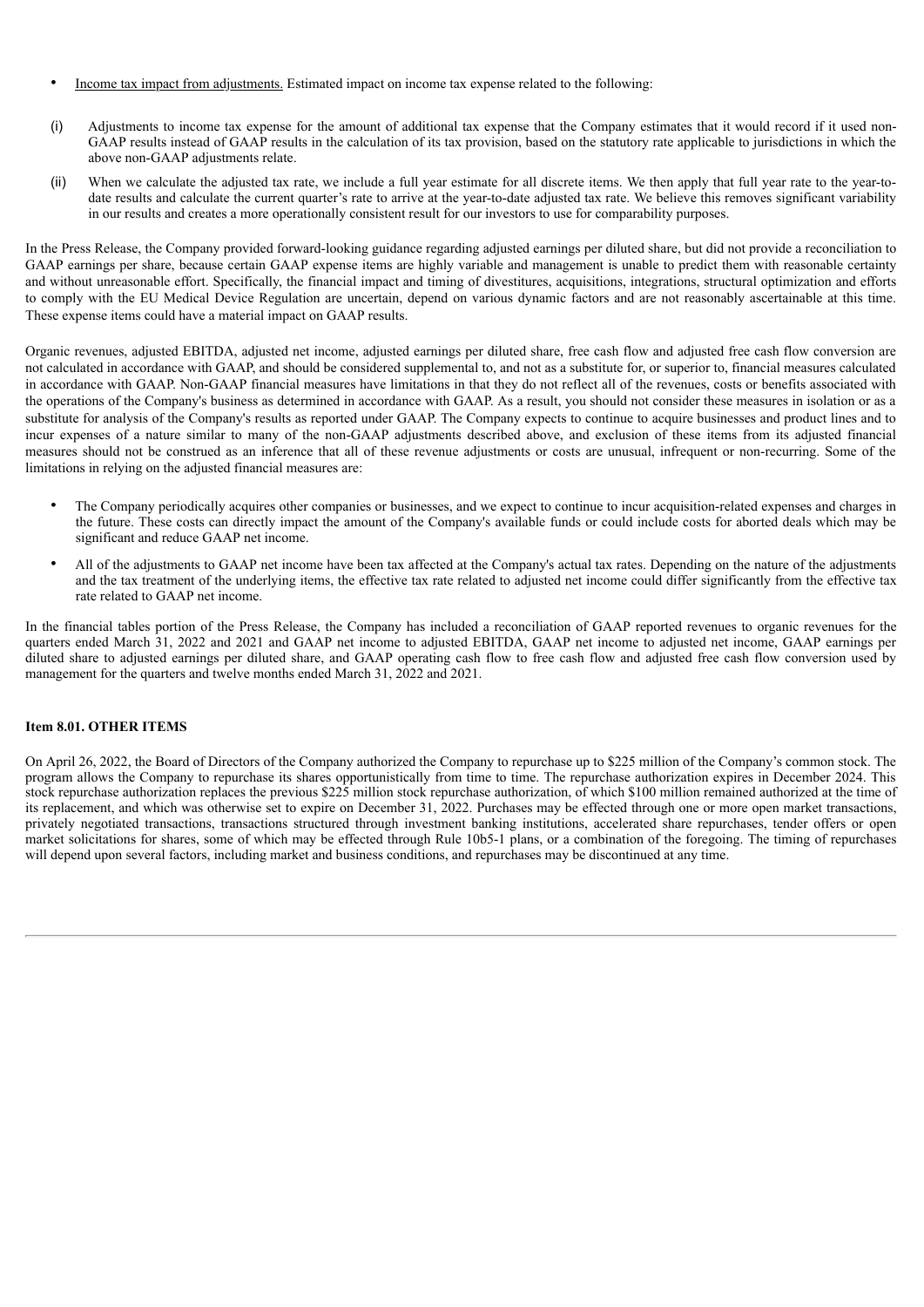A copy of the press release announcing, among other things, the share repurchase authorization is filed as Exhibit 99.1 hereto and is incorporated herein by reference.

## **Item 9.01 FINANCIAL STATEMENTS AND EXHIBITS**

**(d) Exhibits**

99.1 Press Release with [attachments,](#page-6-0) dated [April](#page-6-0) 27, 2022, issued by Integra [LifeSciences](#page-6-0) Holdings Corporation

104 Cover Page Interactive Data File (embedded within the inline XRBL document)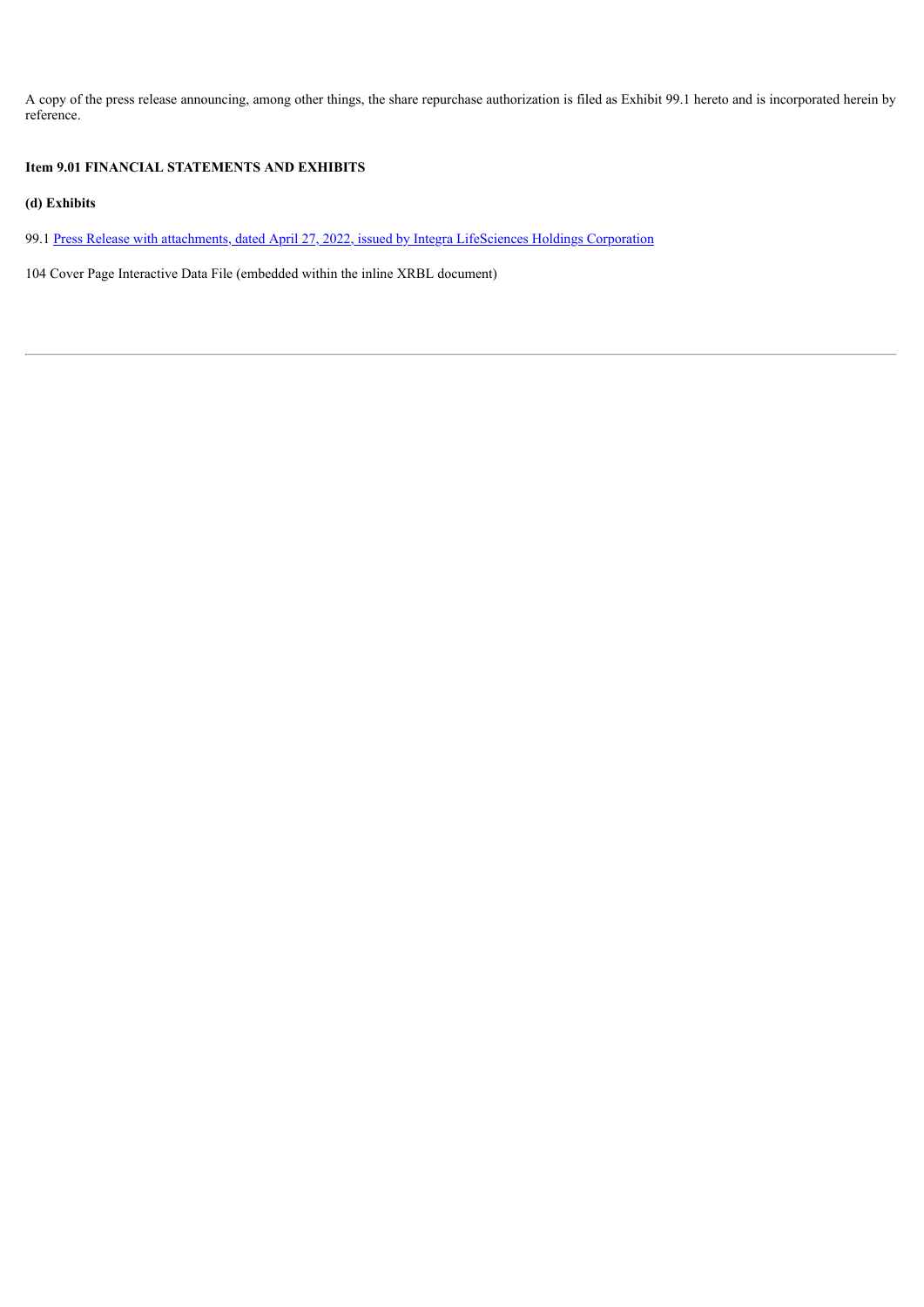## **SIGNATURES**

Pursuant to the requirements of the Securities Exchange Act of 1934, the registrant has duly caused this report to be signed on its behalf by the undersigned hereunto duly authorized.

INTEGRA LIFESCIENCES HOLDINGS CORPORATION

Date: April 27, 2022 By: /s/ Carrie Anderson Carrie Anderson Title: Executive Vice President and Chief Financial Officer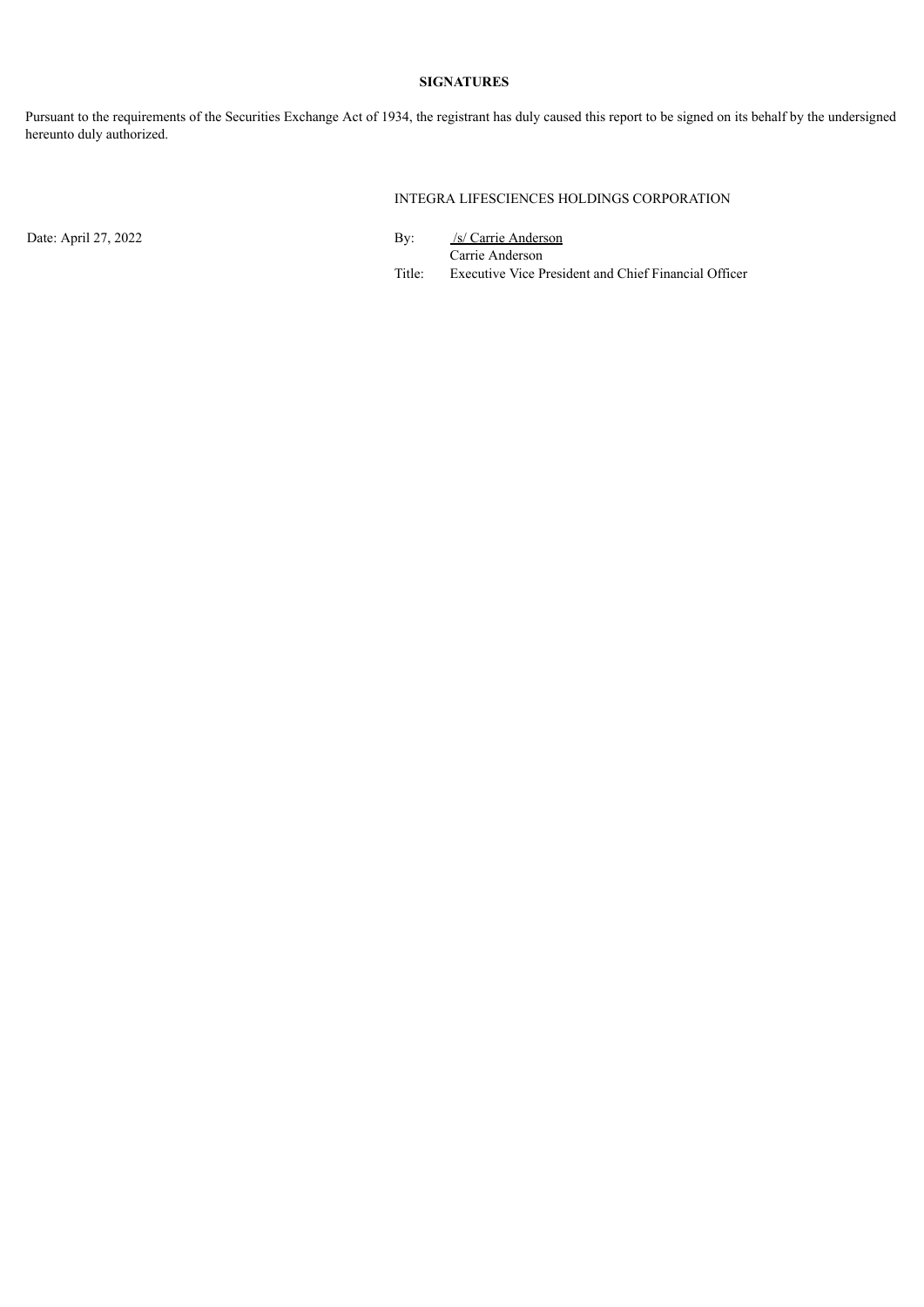## *Integra LifeSciences Reports First Quarter 2022 Financial Results*

<span id="page-6-0"></span>PRINCETON, N.J., April 27, 2022 - *Integra LifeSciences Holdings Corporation* (NASDAQ: IART), a leading global medical technology company, today reported financial results for the first quarter ending March 31, 2022.

## **First Quarter 2022 Highlights**

- Revenues of \$376.6 million increased 4.6% on a reported basis and 5.6% on an organic basis compared to the prior year.
- GAAP earnings per diluted share of \$0.39, compared to \$0.53 in the first quarter of 2021; adjusted earnings per diluted share of \$0.74, compared to \$0.69 in the prior year.
- The Company is raising its previous full-year 2022 organic growth guidance of 3.5% to 5% to a new range of 3.8% to 5.2%, reflecting the better than expected first quarter revenue results. Reported revenue growth is reaffirmed at 2.5% to 3.5%. Adjusted earnings per share guidance range reaffirmed at \$3.27 to \$3.35.

"I am pleased with the resilience shown by Integra colleagues as we navigated the COVID-19 Omicron wave early in the quarter," said Jan De Witte, Integra's president and chief executive officer. "With global procedure volumes improving in March, our strong execution enabled us to deliver better-than-expected first quarter revenue with organic growth exceeding five percent."

## **First Quarter 2022 Consolidated Performance**

Total reported revenues of \$376.6 million increased 4.6% on a reported basis and 5.6% on an organic basis compared to the prior year.

The Company reported GAAP gross margin of 62.1%, compared to 59.5% in the first quarter of 2021. Adjusted gross margin was 67.7%, compared to 67.3% in the prior year.

Adjusted EBITDA for the first quarter of 2022 was \$93.5 million, or 24.8% of revenue, compared to \$89.9 million, or 25.0% of revenue, in the prior year.

The Company reported GAAP net income of \$32.9 million, or \$0.39 per diluted share, in the first quarter of 2022, compared to a GAAP net income of \$45.4 million, or \$0.53 per diluted share, in the prior year. GAAP net income for the first quarter 2021 included a gain of \$42.9 million from the divestiture of the Extremity Orthopedics business, which was completed in January of 2021. Adjusted net income for the first quarter of 2022 was \$62.0 million, or \$0.74 per diluted share, compared to \$59.0 million, or \$0.69 per diluted share, in the prior year.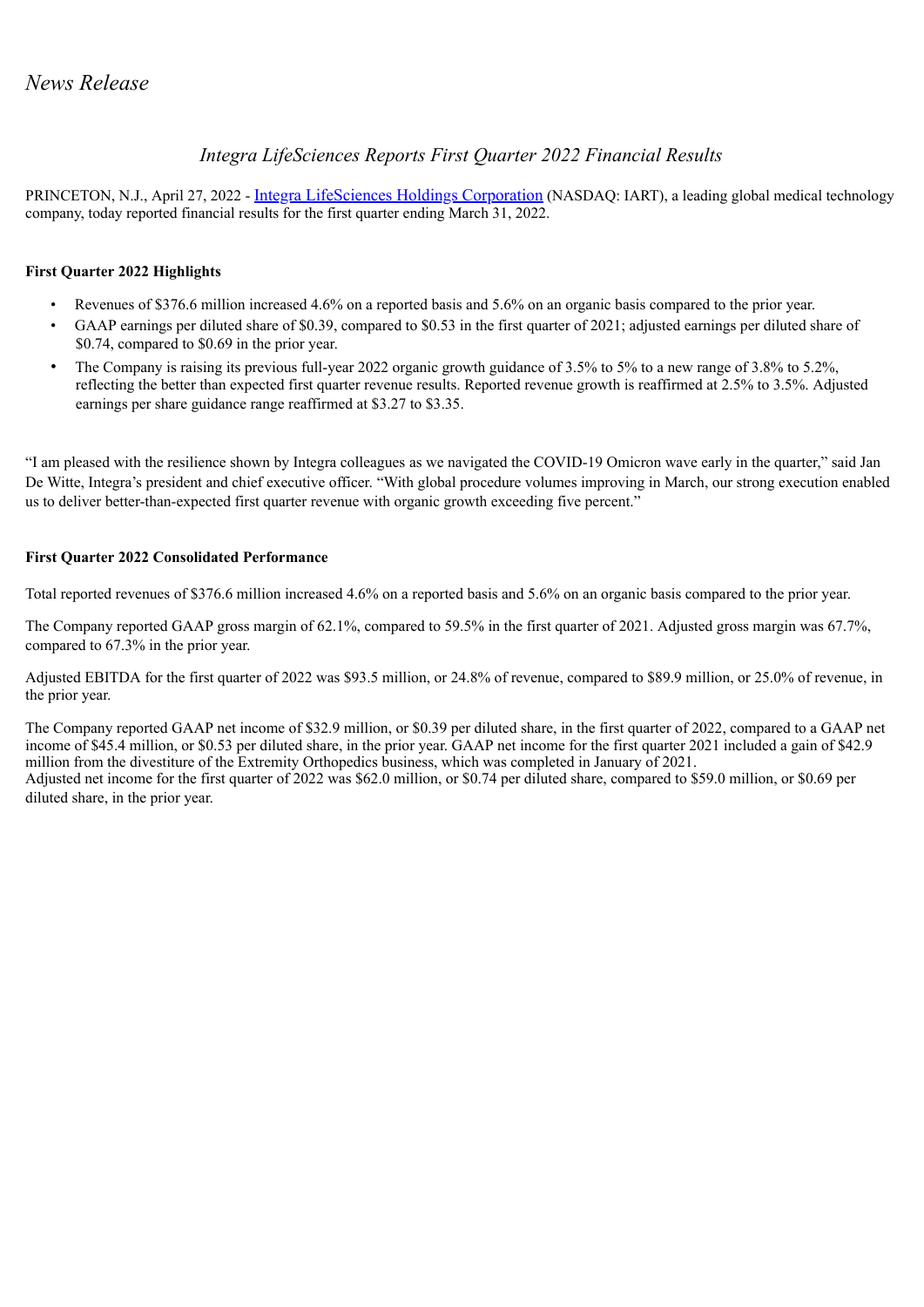#### **First Quarter 2022 Segment Performance**

#### **• Codman Specialty Surgical (66% of Revenues)**

- Total revenues were \$247.3 million, representing reported growth of 2.5% and organic growth of 5.0% compared to the first quarter of 2021, driven by strength in Neurosurgery. Sales in the first quarter benefited from our recently-launched CereLink® ICP Monitoring System, as well as a late quarter recovery in neurosurgery procedures.
- **• Tissue Technologies (34% of Revenue)**
	- Total revenues were \$129.3 million, representing reported growth of 8.8% and organic growth of 6.9% compared to the first quarter of 2021, driven by favorable timing in Private Label customer orders and growth in Wound Reconstruction and Care led by sales in our Integra® Dermal Matrices and SurgiMend®.

#### **Strategic Initiatives and Key Developments**

- Advancing key products
	- NeuraGen® 3D, the Company's new peripheral nerve repair product, launched late in the first quarter. This innovative product is a nerve guide matrix designed to optimize the environment for nerve regeneration and may allow for more complete functional recovery following mid-gap nerve repair when compared to hollow nerve conduits alone.
	- Following our U.S. and Europe launch of CereLink® in the third quarter of 2021, we expanded market coverage to Canada and Australia as well as several indirect markets through the first quarter.

#### **Balance Sheet, Cash Flow and Capital Allocation**

The Company generated cash flow from operations of \$44 million in the quarter. Net debt at the end of the quarter was \$1.15 billion, and the consolidated total leverage ratio was 2.5x.

As of quarter end, the Company had total liquidity of approximately \$1.66 billion, including approximately \$407 million in cash and the remainder available under the revolving credit facility.

The Company completed the previously announced \$125 million accelerated share repurchase program (ASR) in the first quarter. The Company received 1.48 million shares at inception of the ASR on January 14, 2022, which represented approximately 80% of the expected total shares. Upon settlement of the ASR in March 2022, the Company received an additional 0.46 million shares determined using the volume-weighted average price of the Company's common stock during the term of the transaction.

In addition, on April 26, 2022, the Board of Directors authorized the Company to repurchase up to \$225 million of the Company's common stock. The program allows the Company to repurchase its shares opportunistically from time to time. The repurchase authorization expires in December 2024. This stock repurchase authorization replaces the previous \$225 million stock repurchase authorization, of which \$100 million remained authorized at the time of its replacement, and which was otherwise set to expire on December 31, 2022. Purchases may be effected through one or more open market transactions, privately negotiated transactions, transactions structured through investment banking institutions, accelerated share repurchases, tender offers or open market solicitations for shares, some of which may be effected through Rule 10b5-1 plans, or a combination of the foregoing. The timing of repurchases will depend upon several factors, including market and business conditions, and repurchases may be discontinued at any time.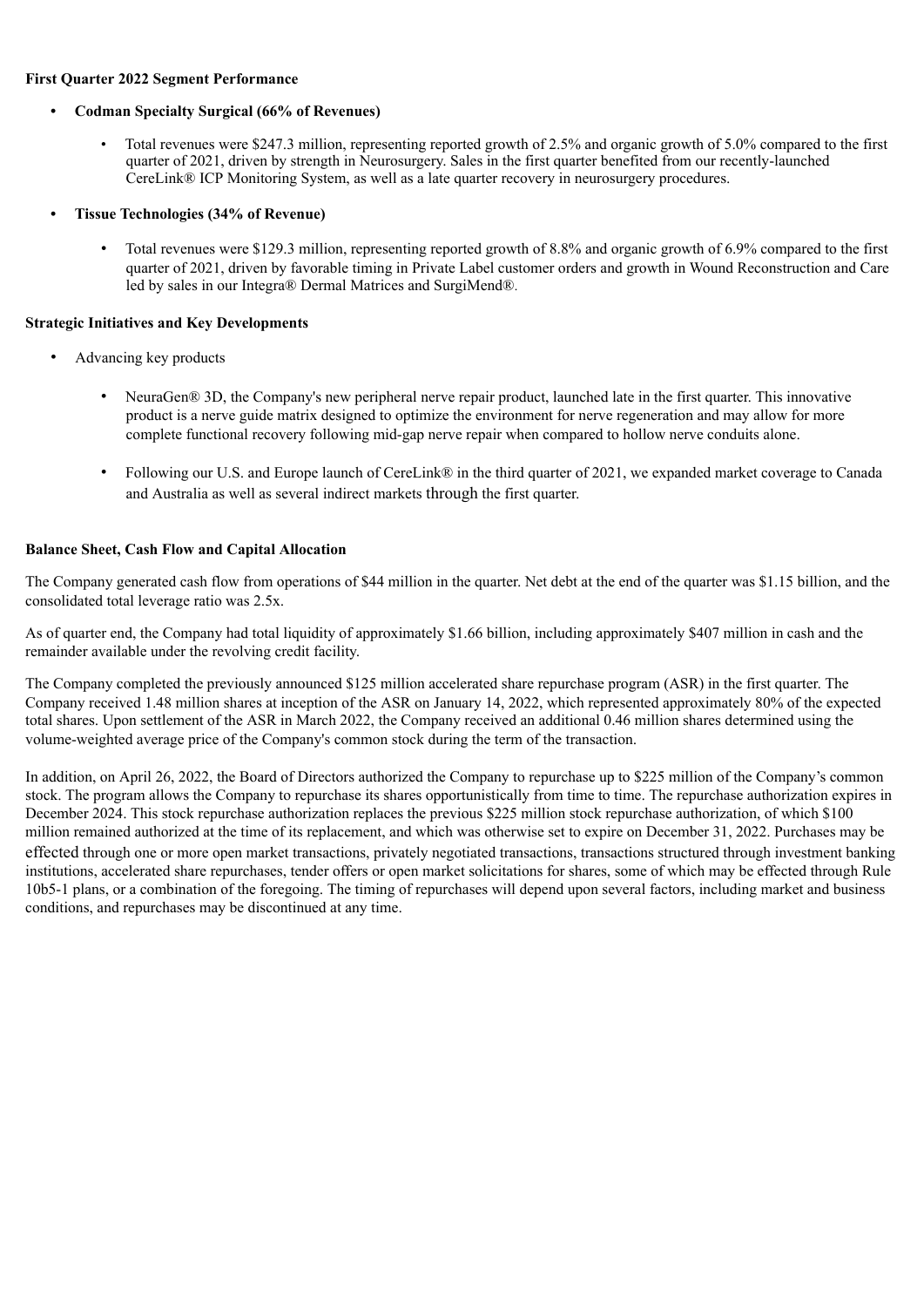#### **2022 Outlook**

For the second quarter 2022, the Company expects reported revenues in the range of \$392 million to \$400 million, representing reported growth of approximately 0.5% to 2.5% and organic growth of approximately 2.8% to 4.8%. Adjusted earnings per diluted share are expected to be in a range of \$0.78 to \$0.82.

For the full year 2022, the Company is raising its organic growth expectations from an initial range of 3.5% to 5% to 5% to now 3.8% to 5.2%. This reflects the better-than-expected first quarter 2022 revenue performance but also reflects current uncertainty in global markets as well as continuing supply constraints. 2022 full year reported revenue guidance remains unchanged, within a range of \$1,580 million to \$1,600 million, representing reported growth of approximately 2.5% to 3.5%. This revenue guidance reflects absorbing an additional 30 basis points unfavorable currency impact, principally driven by the continuing strengthening of the US dollar against other currencies we transact sales.

Organic sales growth excludes acquisitions and divestitures as well as the effects of foreign currency and the year-over-year change in revenue from discontinued products. Organic growth includes ACell as of January 20, 2022.

Full year 2022 adjusted earnings per diluted share guidance is unchanged and is expected to be in a range of \$3.27 to \$3.35.

The Company is providing forward-looking guidance regarding adjusted earnings per diluted share but is not providing a reconciliation to GAAP earnings per share, because certain GAAP expense items are highly variable, and management is unable to predict them with reasonable certainty and without unreasonable effort. Specifically, the financial impact and timing of divestitures, acquisitions, integrations, structural optimization and efforts to comply with the EU Medical Device Regulation are uncertain, depend on various dynamic factors and are not reasonably ascertainable at this time. These expense items could have a material impact on GAAP results. Adjusted earnings per diluted share also excludes the impact of intangible asset amortization associated with prior business acquisitions, which we expect to be approximately \$0.76 per diluted share for the full-year 2022.

#### **Conference Call and Presentation Available Online**

Integra has scheduled a conference call for 8:30 a.m. ET on Wednesday, April 27, 2022, to discuss first quarter 2022 financial results, and forward-looking financial guidance. The conference call will be hosted by Integra's senior management team and will be open to all listeners. Additional forward-looking information may be discussed in a question-and-answer session following the call. Integra's management team will reference a presentation during the conference call, which can be found on the Investor section of the website at investor.integralife.com.

Access to the live call is available by dialing (800)-289-0720 and using the passcode 5706502. A simultaneous webcast of the call will be available via the Company's website at www.integralife.com. A webcast replay of the call can be accessed through the Investor Relations homepage of Integra's website at www.integralife.com. A replay of the call will be available until May 7, 2022 by dialing (888) 203-1112 and using the passcode 5706502.

#### **About Integra**

Integra LifeSciences is a global leader in regenerative tissue technologies and neurosurgical solutions dedicated to limiting uncertainty for clinicians so they can focus on providing the best patient care. Integra offers a comprehensive portfolio of high quality, leadership brands that include AmnioExcel®, Aurora®, Bactiseal® BioD™, CerebroFlo®, CereLink® Certas® Plus, Codman®, CUSA®, Cytal®, DuraGen®, DuraSeal®, Gentrix<sup>®</sup>, ICP Express®, Integra®, Licox®, MAYFIELD®, MediHoney®, MicroFrance®, MicroMatrix®, NeuraGen®, NeuraWrap™, PriMatrix<sup>®</sup>, SurgiMend<sup>®</sup>, TCC-EZ<sup>®</sup> and VersaTru<sup>®</sup>. For the latest news and information about Integra and its products, please visit www.integralife.com.

#### **Forward-Looking Statements**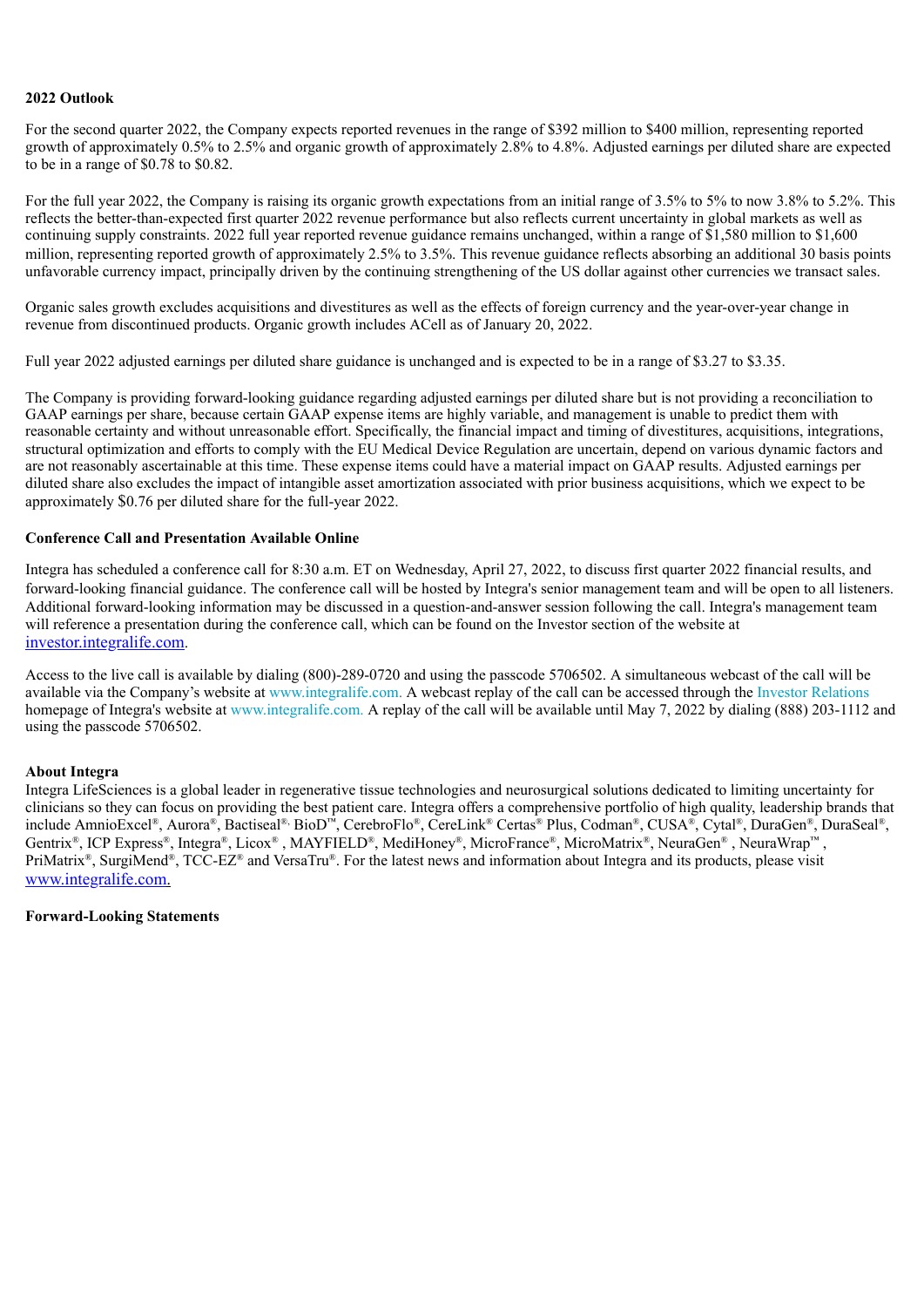This news release contains forward-looking statements within the meaning of the Private Securities Litigation Reform Act of 1995 that involve risks and uncertainties and reflect the Company's judgment as of the date of this release. All statements, other than statements of historical fact, are statements that could be deemed forward-looking statements. Some of these forward-looking statements may contain words like "will," "believe," "may," "could," "would," "might," "possible," "should," "expect," "intend," "forecast," "guidance," "plan," "anticipate," "target," or "continue," the negative of these words, other terms of similar meaning or they may use future dates. Forwardlooking statements contained in this news release include, but are not limited to, statements concerning future financial performance, including projections for revenues, expected revenue growth (both reported and organic), GAAP and adjusted net income, GAAP and adjusted earnings per diluted share, non-GAAP adjustments such as divestiture, acquisition and integration-related charges, intangible asset amortization, structural optimization charges, EU Medical Device Regulation-related charges, and income tax expense (benefit) related to non-GAAP adjustments and other items, capital return plans and expectations and plans with respect to strategic initiatives and product development. It is important to note that the Company's goals and expectations are not predictions of actual performance. Such forwardlooking statements involve risks and uncertainties that could cause actual results to differ materially from predicted or expected results. Such risks and uncertainties include, but are not limited, to the following: the magnitude and duration of the COVID-19 pandemic and its effects on our employees, customers, patients, suppliers and distributors, including the economic impacts of the various recommendations, orders and protocols issued by governmental agencies and other regulatory bodies; the Company's ability to execute its operating plan effectively; the Company's ability to successfully integrate acquired businesses; the Company's ability to achieve sales growth in a timely fashion and execute on its channel reorganization in its Tissue Technologies segment; the Company's ability to manufacture and ship sufficient quantities of its products to meet its customers' demands; the ability of third-party suppliers to supply us with raw materials and finished products; global macroeconomic and political conditions; the Company's ability to manage its direct sales channels effectively; the sales performance of third-party distributors on whom the Company relies to generate revenue for certain products and geographic regions; the Company's ability to access and maintain relationships with customers of acquired entities and businesses; physicians' willingness to adopt and thirdparty payors' willingness to provide or maintain reimbursement for the Company's recently launched, planned and existing products; initiatives launched by the Company's competitors; downward pricing pressures from customers; the Company's ability to secure regulatory approval for products in development; the Company's ability to remediate quality systems violations; fluctuations in hospitals' spending for capital equipment; the Company's ability to comply with and obtain approvals for products of human origin and comply with regulations regarding products containing materials derived from animal sources; difficulties in controlling expenses, including costs to procure and manufacture our products; the impact of changes in management or staff levels; the impact of goodwill and intangible asset impairment charges if future operating results of acquired businesses are significantly less than the results anticipated at the time of the acquisitions, the Company's ability to leverage its existing selling organizations and administrative infrastructure; the Company's ability to increase product sales and gross margins, and control non-product costs; the Company's ability to achieve anticipated growth rates, margins and scale and execute its strategy generally; the amount and timing of divestiture, acquisition and integration-related costs; the geographic distribution of where the Company generates its taxable income; new U.S. and foreign government laws and regulations, and changes in existing laws, regulations and enforcement guidance, which affect areas of our operations including, but not limited to, those affecting the health care industry, including the EU Medical Devices Regulation; fluctuations in foreign currency exchange rates; the amount of our bank borrowings outstanding and other factors influencing liquidity; and the economic, competitive, governmental, technological, and other risk factors and uncertainties identified under the heading "Risk Factors" included in Item 1A of Integra's Annual Report on Form 10-K for the year ended December 31, 2021 and information contained in subsequent filings with the Securities and Exchange Commission.

These forward-looking statements are made only as of the date hereof, and the Company undertakes no obligation to update or revise the forward-looking statements, whether as a result of new information, future events, or otherwise.

#### **Discussion of Adjusted Financial Measures**

In addition to our GAAP results, we provide certain non-GAAP measures, including organic revenues, adjusted earnings before interest, taxes, depreciation and amortization ("EBITDA"), adjusted net income, adjusted earnings per diluted share, free cash flow and adjusted free cash flow conversion. Organic revenues consist of total revenues excluding the effects of currency exchange rates, revenues from currentperiod acquisitions and product divestitures and discontinuances. Adjusted EBITDA consists of GAAP net income excluding: (i) depreciation and amortization;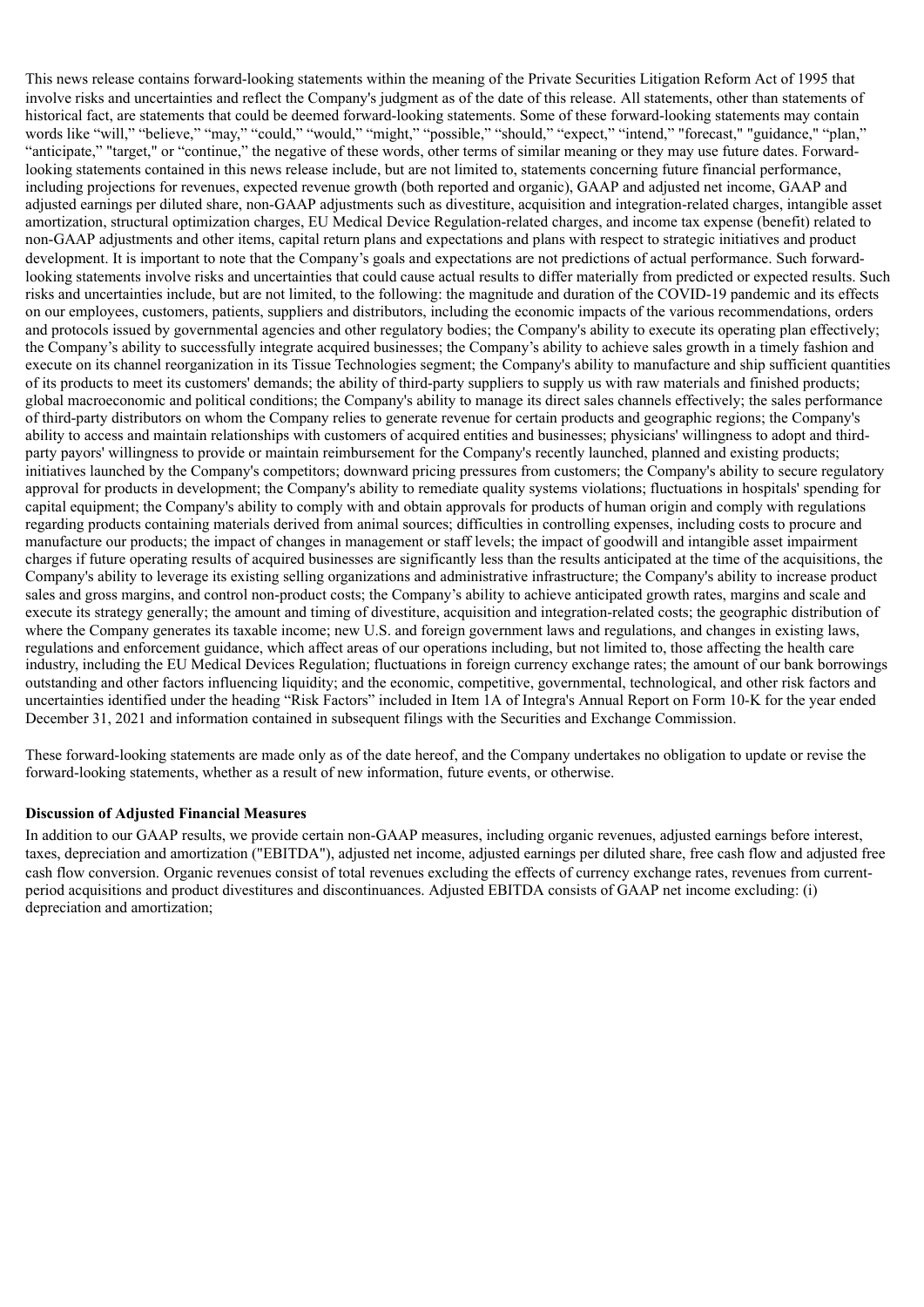(ii) other income (expense); (iii) interest income and expense; (iv) income tax expense (benefit); and (v) those operating expenses also excluded from adjusted net income. The measure of adjusted net income consists of GAAP net income, excluding: (i) structural optimization charges; (ii) divestiture, acquisition and integration-related charges; (iii) EU Medical Device Regulation-related charges; (iv) intangible asset amortization expense; and (v) income tax impact from adjustments. The adjusted earnings per diluted share measure is calculated by dividing adjusted net income attributable to diluted shares by diluted weighted average shares outstanding. The measure of free cash flow consists of GAAP net cash provided by operating activities less purchases of property and equipment.

Reconciliations of GAAP revenues to organic revenues and GAAP adjusted net income to adjusted EBITDA, and adjusted net income, and GAAP earnings per diluted share to adjusted earnings per diluted share all for the quarters ended March 31, 2022 and 2021, and the free cash flow and adjusted free cash flow conversion for the quarters ended March 31, 2022 and 2021, appear in the financial tables in this release.

The Company believes that the presentation of organic revenues and the other non-GAAP measures provide important supplemental information to management and investors regarding financial and business trends relating to the Company's financial condition and results of operations. For further information regarding why Integra believes that these non-GAAP financial measures provide useful information to investors, the specific manner in which management uses these measures, and some of the limitations associated with the use of these measures, please refer to the Company's Current Report on Form 8-K regarding this earnings press release filed today with the Securities and Exchange Commission. This Current Report on Form 8-K is available on the SEC's website at www.sec.gov or on our website at www.integralife.com.

## **Investor Relations Contact:**

Chris Ward (609) 772-7736 chris.ward@integralife.com

## **Media Contact:**

Laurene Isip (609) 208-8121 laurene.isip@integralife.com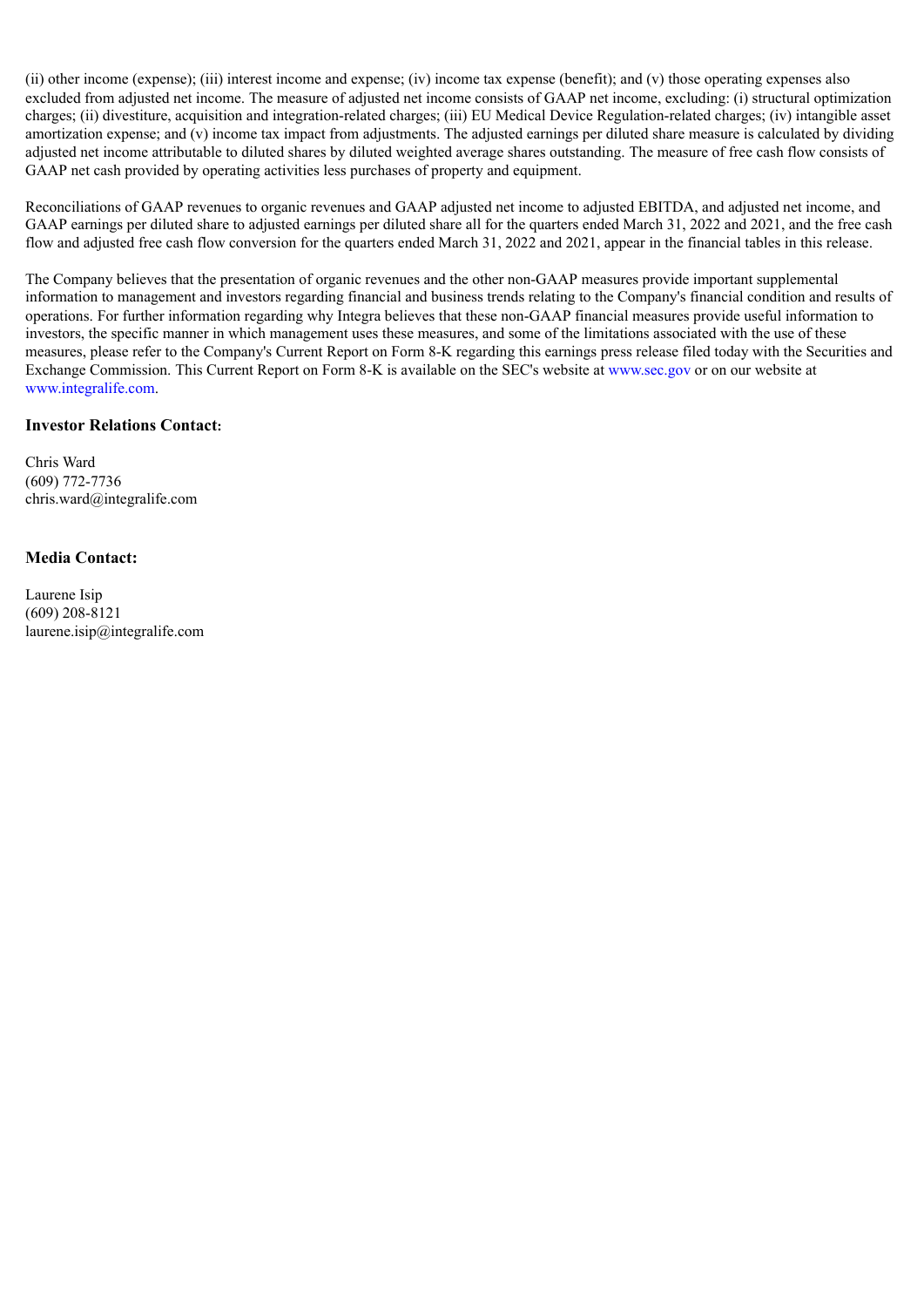## INTEGRA LIFESCIENCES HOLDINGS CORPORATION

#### CONDENSED CONSOLIDATED STATEMENTS OF OPERATIONS

## (UNAUDITED)

## (In thousands, except per share amounts)

|                                                                                | Three Months Ended March 31, |    |           |  |
|--------------------------------------------------------------------------------|------------------------------|----|-----------|--|
|                                                                                | 2022                         |    | 2021      |  |
| Total revenues, net                                                            | \$<br>376,638                | \$ | 360,071   |  |
| Costs and expenses:                                                            |                              |    |           |  |
| Cost of goods sold                                                             | 142,569                      |    | 145,823   |  |
| Research and development                                                       | 24,085                       |    | 22,374    |  |
| Selling, general and administrative                                            | 159,926                      |    | 156,633   |  |
| Intangible asset amortization                                                  | 3,894                        |    | 4,527     |  |
| Total costs and expenses                                                       | 330,474                      |    | 329,357   |  |
| Operating income                                                               | 46,164                       |    | 30,714    |  |
| Interest income                                                                | 1,377                        |    | 1,748     |  |
| Interest expense                                                               | (11, 655)                    |    | (12, 929) |  |
| Gain from sale of business                                                     |                              |    | 42,876    |  |
| Other income, net                                                              | 3,429                        |    | 4,869     |  |
| Income before income taxes                                                     | 39,315                       |    | 67,278    |  |
| Income tax expense                                                             | 6,414                        |    | 21,884    |  |
| Income from continuing operations                                              |                              |    |           |  |
| Net income                                                                     | \$<br>32,901                 | \$ | 45,394    |  |
| Net income per share:                                                          |                              |    |           |  |
| Diluted net income per share                                                   | \$0.39                       |    | \$0.53    |  |
| Weighted average common shares outstanding for diluted net income per<br>share | 84,276                       |    | 85,258    |  |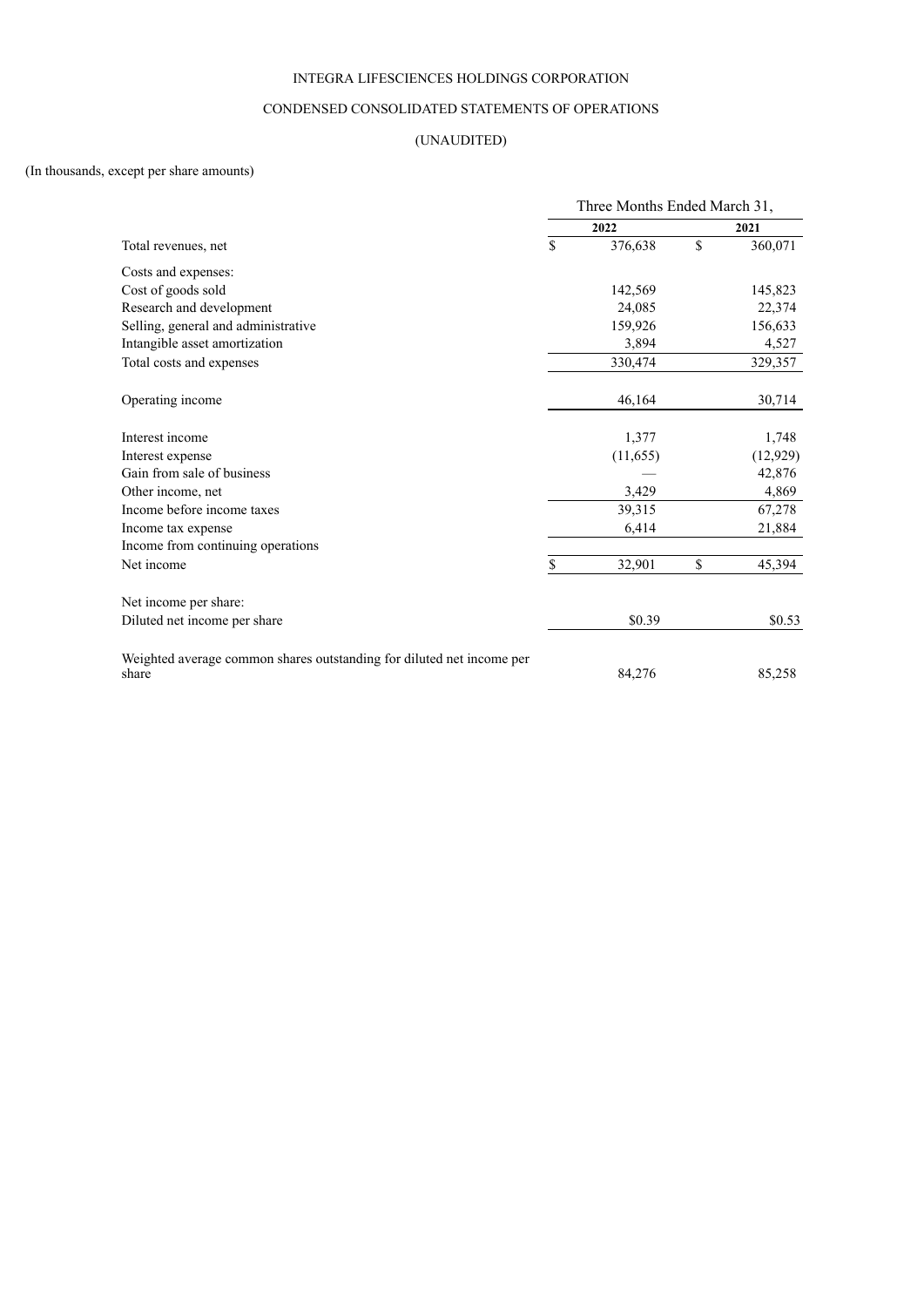The following table presents revenues disaggregated by the major sources for the three months ended March 31, 2022 and 2021 (amounts in thousands):

|                                                          | Three Months Ended March 31, |            |          |         |  |
|----------------------------------------------------------|------------------------------|------------|----------|---------|--|
|                                                          |                              | 2022       | 2021     | Change  |  |
| Neurosurgery                                             |                              | 194,675    | 189,254  | 2.9%    |  |
| Instruments                                              |                              | 52,633     | 51,987   | $1.2\%$ |  |
| <b>Total Codman Specialty Surgical</b>                   |                              | 247,308    | 241,241  | 2.5%    |  |
| Wound Reconstruction and Care                            |                              | 94,630     | 88,698   | 6.7%    |  |
| Private Label                                            |                              | 34,700     | 30,132   | 15.2%   |  |
| <b>Total Tissue Technologies</b>                         |                              | 129,330    | 118,830  | 8.8%    |  |
| Total reported revenues                                  |                              | 376,638    | 360,071  | 4.6%    |  |
| Impact of changes in currency exchange rates             |                              | 4,608      |          |         |  |
| Less contribution of revenues from acquisitions          |                              | (2,715)    |          |         |  |
| Less contribution of revenues from divested products     |                              | (814)      | (169)    |         |  |
| Less contribution of revenues from discontinued products |                              | (2,317)    | (4, 485) |         |  |
| Total organic revenues <sup>(1)</sup>                    |                              | 375,400 \$ | 355,417  | $5.6\%$ |  |

(1) Organic revenues have been adjusted to exclude foreign currency (current period), acquisitions and to account for divested and discontinued products.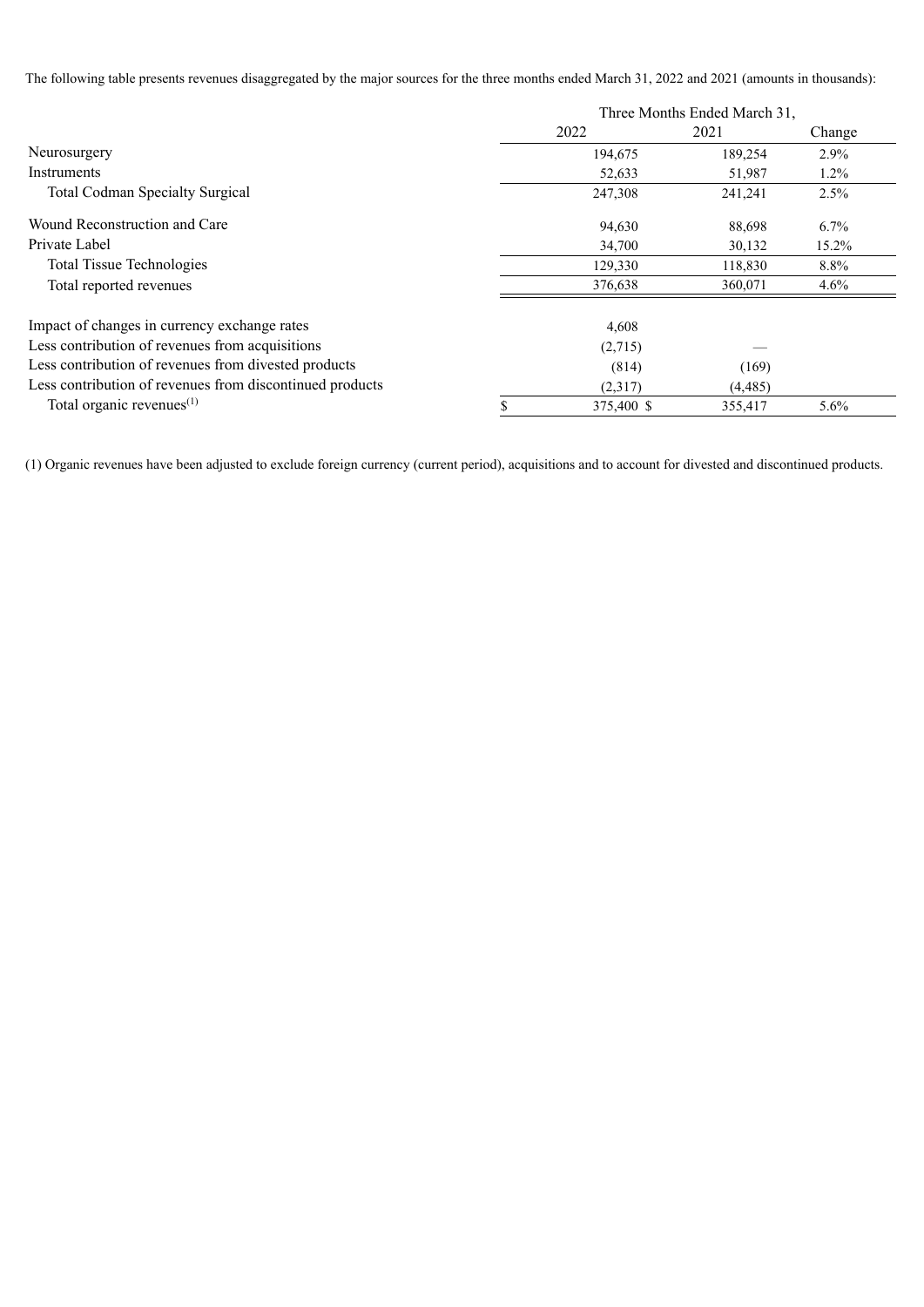Items included in GAAP net income and location where each item is recorded are as follows:

## (In thousands)

#### Three Months Ended March 31, 2022

| Item                                                                  | <b>Total Amount</b> | COGS(a) | SG&A(b) | R&D(c)  | Amort.(d) | OI&E(e) | Tax(f)   |
|-----------------------------------------------------------------------|---------------------|---------|---------|---------|-----------|---------|----------|
| Acquisition, divestiture and integration-related<br>charges $(1)$     | 574                 | 854     | 2.077   | (1,065) |           | 1,292)  |          |
| Structural Optimization charges                                       | 6.320               | 2,932   | 3,294   | 94      |           |         |          |
| EU Medical Device Regulation charges                                  | 9.513               | 744     | 3,531   | 5,238   |           |         |          |
| Intangible asset amortization expense                                 | 20.094              | 16,200  |         |         | 3,894     |         |          |
| Estimated income tax impact from above adjustments<br>and other items | (7, 422)            |         |         |         |           |         | (7, 422) |
| Depreciation expense                                                  | 9,591               |         |         |         |           |         |          |

a) COGS - Cost of goods sold

b) SG&A - Selling, general and administrative

c) R&D - Research & development

d) Amort. - Intangible asset amortization

e) OI&E - Other income & expense

f) Tax - Income tax expense (benefit)

(1) Acquisition, divestiture and integration-related charges are associated with the Codman Neurosurgery, Arkis Biosciences, Rebound Therapeutics and ACell acquisitions and the divestiture of Extremity Orthopedics and includes banking, legal, consulting, systems, and other income and expenses.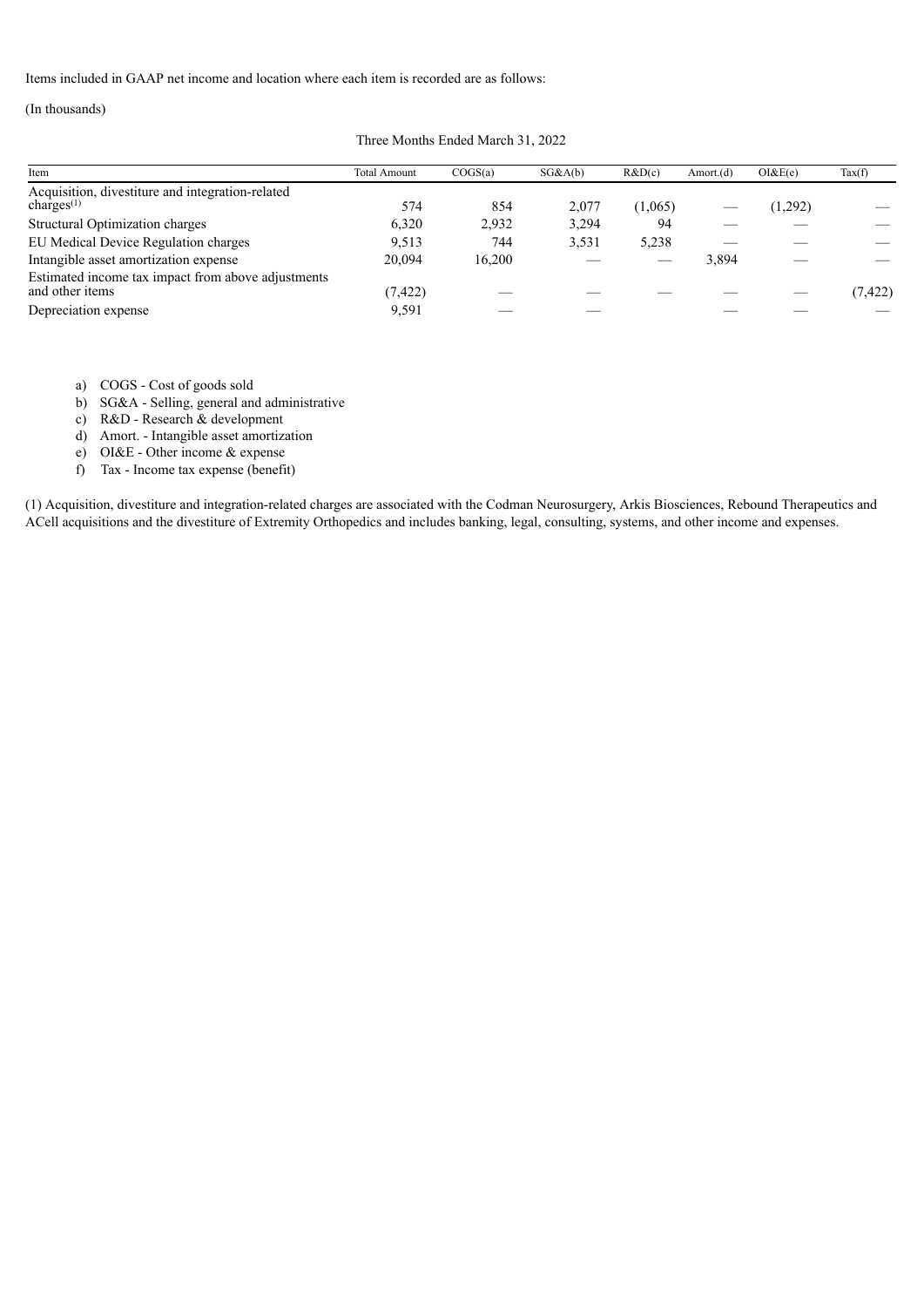Items included in GAAP net income and location where each item is recorded are as follows:

## (In thousands)

Three Months Ended March 31, 2021

| Item                                                                  | <b>Total Amount</b> | COGS(a) | SG&A(b) | R&D(c) | Amort. $(d)$ | OI&E(e)   | $\text{Tax}(f)$ |
|-----------------------------------------------------------------------|---------------------|---------|---------|--------|--------------|-----------|-----------------|
| Acquisition, divestiture and integration-related<br>charges $(1)$     | (27,001)            | 8,047   | 7,837   | 1.578  |              | (44, 463) |                 |
| Structural Optimization charges                                       | 3,979               | 1,868   | 1.571   | 540    |              |           |                 |
| EU Medical Device Regulation charges                                  | 5.748               | 264     | 2.086   | 3,398  |              |           |                 |
| Intangible asset amortization expense                                 | 22.541              |         |         |        | 22.541       |           |                 |
| Estimated income tax impact from above adjustments<br>and other items | (8,362)             |         |         |        |              |           | (8,362)         |
| Depreciation expense                                                  | 9,427               |         |         |        |              |           |                 |

a) COGS - Cost of goods sold

b) SG&A - Selling, general and administrative

c) R&D - Research & development

d) Amort. - Intangible asset amortization

e) OI&E - Other income & expense

f) Tax - Income tax expense (benefit)

(1) Acquisition, divestiture and integration-related charges are associated with the Codman Neurosurgery, Arkis Biosciences, Rebound Therapeutics and ACell acquisitions and the divestiture of Extremity Orthopedics and includes banking, legal, consulting, systems, and other income and expenses. The Company completed the sales of its Extremity Orthopedics business and recognized a gain of \$42.9 million for the three months ended March 31, 2021 which was partially offset by other acquisition, divestiture and integration-related charges.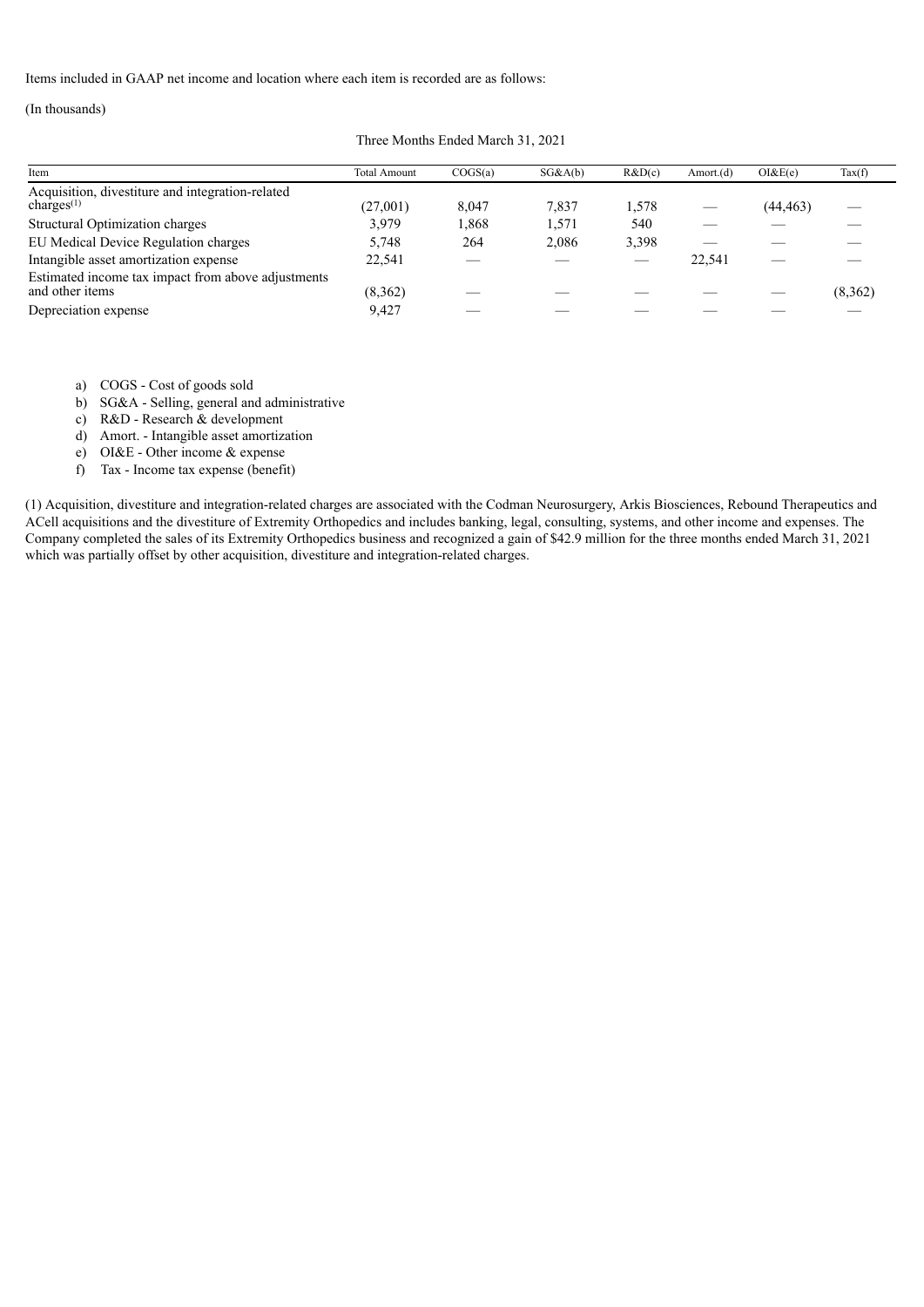## RECONCILIATION OF NON-GAAP ADJUSTMENTS - GAAP NET INCOME TO ADJUSTED EBITDA (UNAUDITED)

(In thousands)

|                                                                   | Three Months Ended March 31, |         |    |          |
|-------------------------------------------------------------------|------------------------------|---------|----|----------|
|                                                                   |                              | 2022    |    | 2021     |
|                                                                   |                              |         |    |          |
| GAAP net income                                                   |                              | 32,901  |    | 45,394   |
| Non-GAAP adjustments:                                             |                              |         |    |          |
| Depreciation and intangible asset amortization expense            |                              | 29,685  |    | 31,968   |
| Other (income) expense, net                                       |                              | (2,136) |    | (3,282)  |
| Interest expense, net                                             |                              | 10,278  |    | 11,181   |
| Income tax expense                                                |                              | 6,414   |    | 21,884   |
| Structural optimization charges                                   |                              | 6,320   |    | 3,979    |
| EU Medical Device Regulation charges                              |                              | 9,513   |    | 5,748    |
| Acquisition, divestiture and integration-related charges $^{(1)}$ |                              | 574     |    | (27,001) |
| Total of non-GAAP adjustments                                     |                              | 60,648  |    | 44,477   |
| <b>Adjusted EBITDA</b>                                            |                              | 93,548  | \$ | 89,871   |

(1) Acquisition, divestiture and integration-related charges are associated with the Codman Neurosurgery, Arkis Biosciences, Rebound Therapeutics and ACell acquisitions and the divestiture of Extremity Orthopedics and includes banking, legal, consulting, systems, and other income and expenses.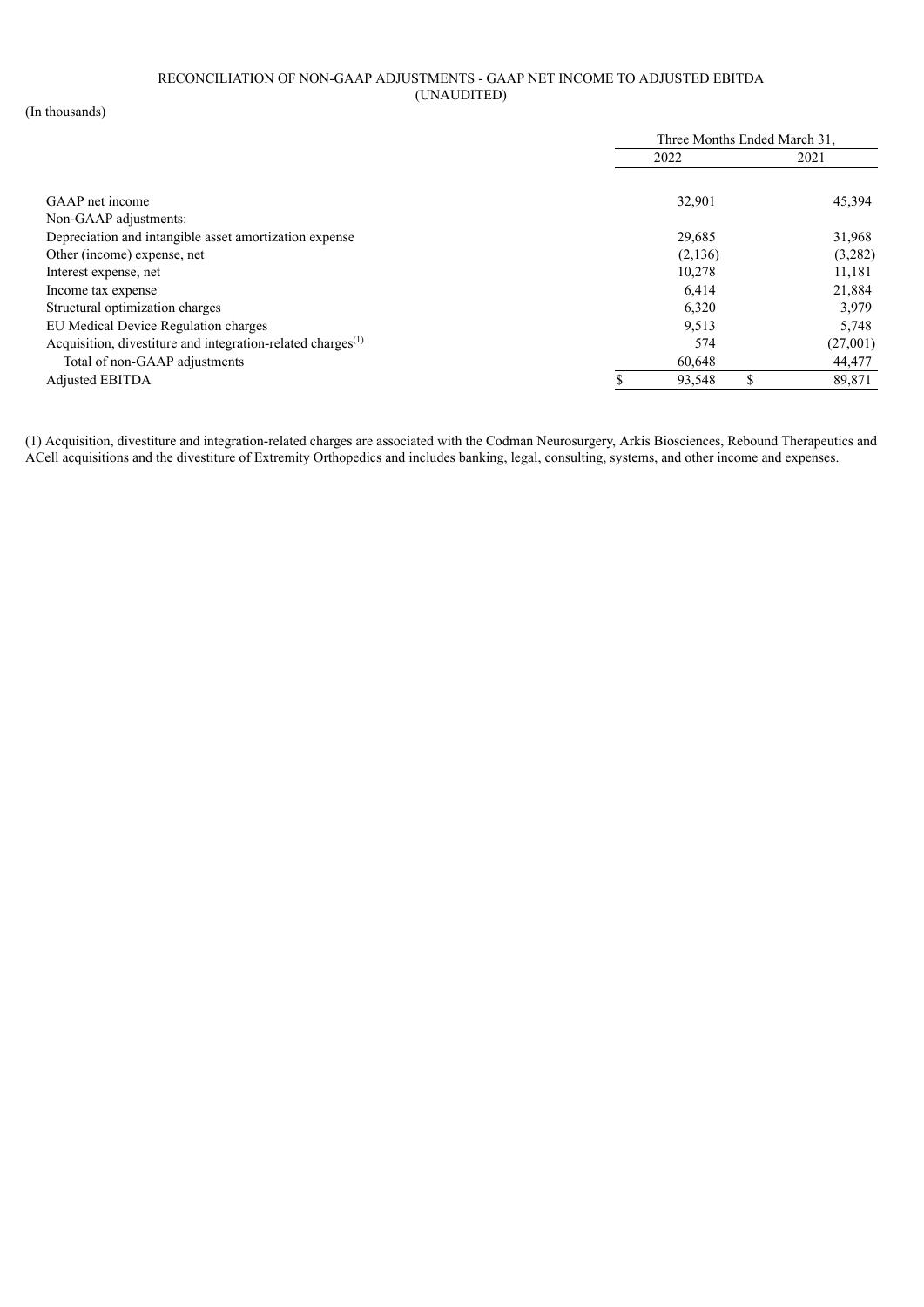#### RECONCILIATION OF NON-GAAP ADJUSTMENTS - GAAP NET INCOME TO MEASURES OF ADJUSTED NET INCOME AND ADJUSTED EARNINGS PER SHARE (UNAUDITED)

(In thousands, except per share amounts)

|                                                                             | Three Months Ended March 31, |          |    |          |
|-----------------------------------------------------------------------------|------------------------------|----------|----|----------|
|                                                                             |                              | 2022     |    | 2021     |
|                                                                             |                              |          |    |          |
| GAAP net income                                                             |                              | 32,901   |    | 45,394   |
| Non-GAAP adjustments:                                                       |                              |          |    |          |
| Structural optimization charges                                             |                              | 6,320    |    | 3,979    |
| Acquisition, divestiture and integration-related charges <sup>(1)</sup>     |                              | 574      |    | (27,001) |
| EU Medical Device Regulation charges                                        |                              | 9,513    |    | 5,748    |
| Intangible asset amortization expense                                       |                              | 20,094   |    | 22,541   |
| Estimated income tax impact from adjustments and other items                |                              | (7, 422) |    | 8,362    |
| Total of non-GAAP adjustments                                               |                              | 29,079   |    | 13,629   |
| Adjusted net income                                                         |                              | 61,980   |    | 59,023   |
| Adjusted diluted net income per share                                       | \$                           | 0.74     | \$ | 0.69     |
| Weighted average common shares outstanding for diluted net income per share |                              | 84,276   |    | 85,258   |

(1) Acquisition, divestiture and integration-related charges are associated with the Codman Neurosurgery, Arkis Biosciences, Rebound Therapeutics and ACell acquisitions and the divestiture of Extremity Orthopedics and includes banking, legal, consulting, systems, and other income and expenses.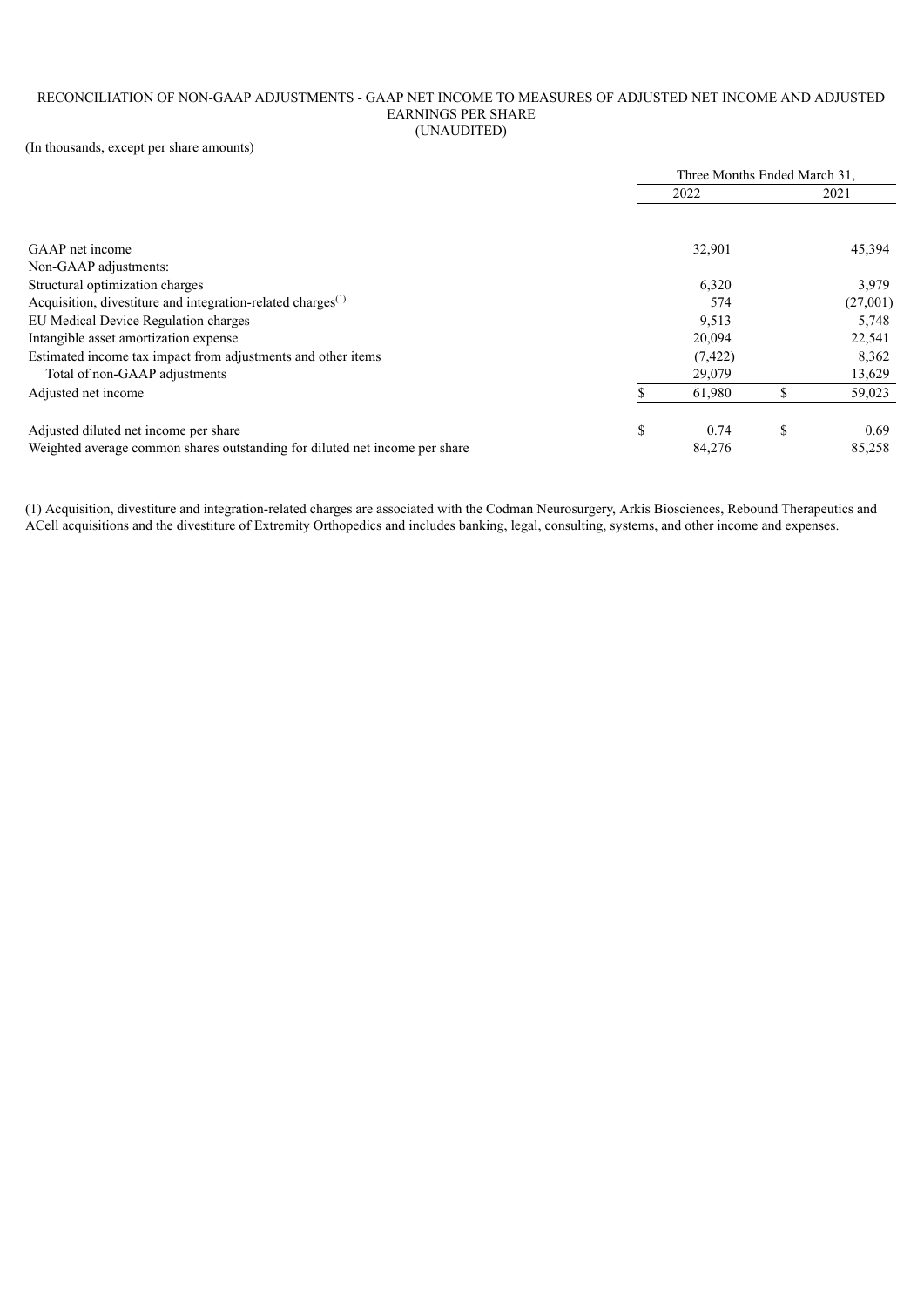## CONDENSED BALANCE SHEET DATA (UNAUDITED)

(In thousands)

| March 31,<br>2022 |         | December 31.<br>2021 |           |
|-------------------|---------|----------------------|-----------|
| \$                | 407,092 | S                    | 513,448   |
|                   | 234,010 |                      | 231,831   |
|                   | 328,005 |                      | 317,386   |
|                   | 869,772 |                      | 869,257   |
|                   | 112,000 |                      | 112,500   |
|                   | 565,155 |                      | 564,426   |
|                   |         |                      | 1,684,804 |
|                   |         | 1,615,197            |           |

## CONDENSED STATEMENT OF CASH FLOWS (UNAUDITED)

(In thousands)

|                                                              | Three Months Ended March 31. |            |  |           |
|--------------------------------------------------------------|------------------------------|------------|--|-----------|
|                                                              |                              | 2022       |  | 2021      |
| Net cash provided by operating activities                    |                              | 44.344     |  | 69.081    |
| Net cash used in investing activities                        |                              | (14,067)   |  | (117,566) |
| Net cash used by financing activities                        |                              | (133, 465) |  | (3,015)   |
| Effect of exchange rate changes on cash and cash equivalents |                              | (3,168)    |  | (9,690)   |
| Net decrease in cash and cash equivalents                    |                              | (106, 356) |  | (61,190)  |